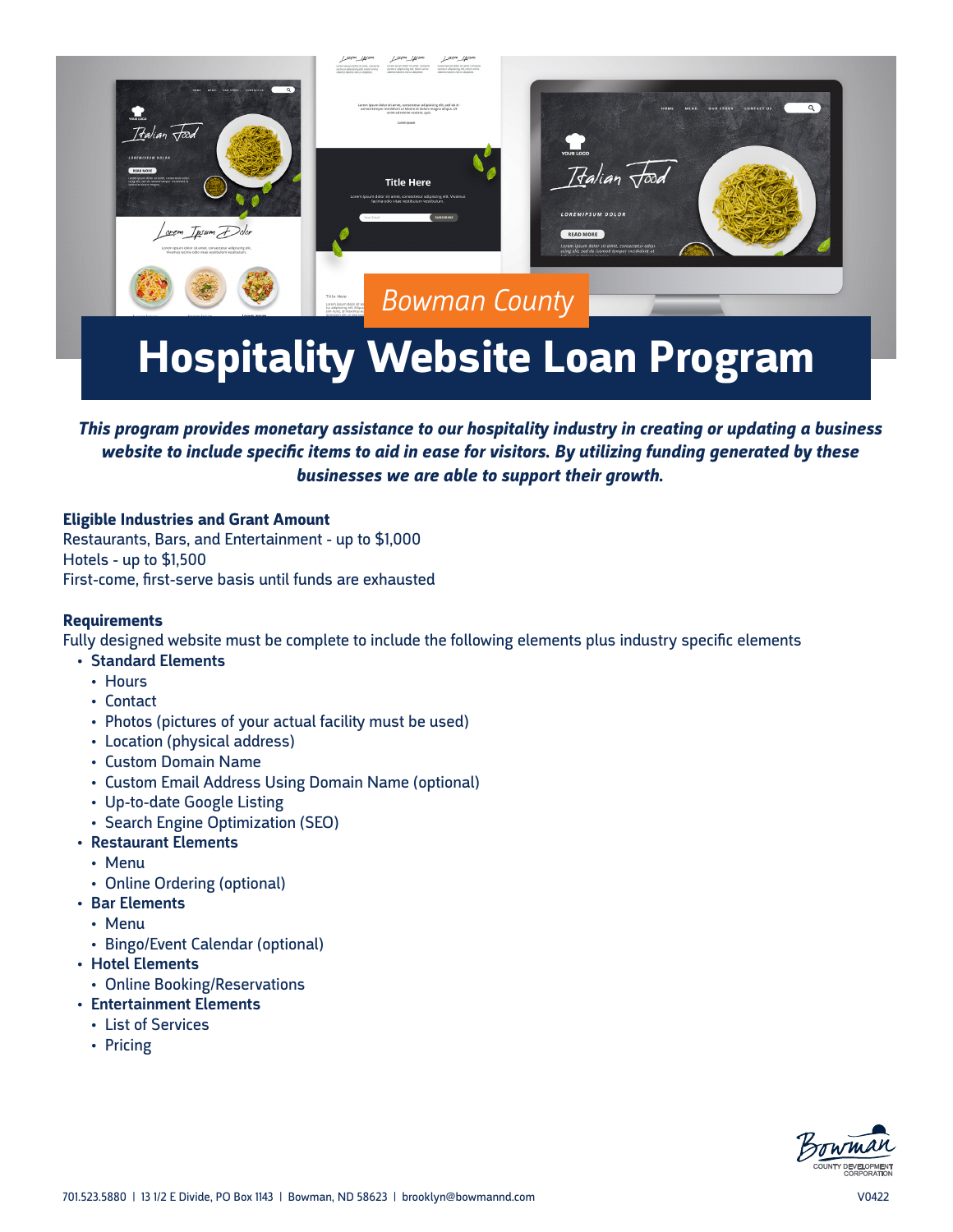#### **Rules**

- Website must remain maintained (including all initial build requirements) for a minimum of three years to receive full loan forgiveness.
- Businesses who are part of a corporate structure that already provides website services are ineligible.
- Forgivable loan will be provided at time of project completion.
	- For restaurants, bars, and entertainment the loan will be forgiven up to \$500 in year one, up to \$350 in year two, and up to \$150 in year three.
- For hotels the loan will be forgiven up to \$1,000 in year one, \$350 in year two, and \$150 in year three.
- Website must meet the necessary general element requirements and industry element requirements. It is at the businesses discretion if they would like additional features.
- Businesses must submit a proposal and quote prior to the start of the project.
- Businesses with a current website may be eligible for upgrades including, but not limited to, a redesign or update. Need for upgrades must be shown, and upgrade must meet the necessary general element requirements and industry element requirements. It is at the discretion of the board whether or not to accept these applications.
- Receipts must be turned in to receive reimbursement.
- Business will have to complete an annual verification.

### **Web Designer Options**

It is not required to use one of these options. They are suggestions to help get you started.

- Flyway Media | 701.866.1909
- KK Bold | 701.255.3067
- Up & Running | 701.595.0678
- Personal build through Wix, Squarespace, etc.

### **Anticipated Cost Estimates**

- One-Time Creation\*: \$2,000 \$3,500 (increased cost for hotels due to complexity of online booking)
- Custom Domain Name: \$12/year
- Website Hosting Fee\*: \$540 \$900/annually
- Email Hosting Fee: \$3 \$10/month

\*These options lessen in price if you choose to build your own.

### **Proven Benefits of Having a Website**

- 88% of consumers who search for a type of business on a mobile device call or go to that business within 24 hours
- 79% of entrepreneurs with a business website expect to grow at least 25% in the next three to five years, compared to 64% of those without a website
- Around 71% of small businesses have a website. That's up from 2018, where only 50% of small businesses had a website. It's quickly growing in importance and can help lead generation and conversion
- Poor user experience drives almost 50% of users to go with a competitor instead
- About 70% of traffic is directed through Google
- 1 in 5 businesses say that their main website issue is low traffic (due to lack of SEO)
- Nearly half of Google searches are for local businesses
- 75% of consumers admit to making judgments on a company's credibility based on the company's website design
- 57% of internet users say they won't recommend a business with a poorly designed website on mobile

### **Program Budget \$10,000**

*City of Bowman Restaurant and Lodging Tax provided 80% of funding. An additional 20% was provided by BCDC's Growth Fund to allow the program to be extended to Rhame and Scranton.*